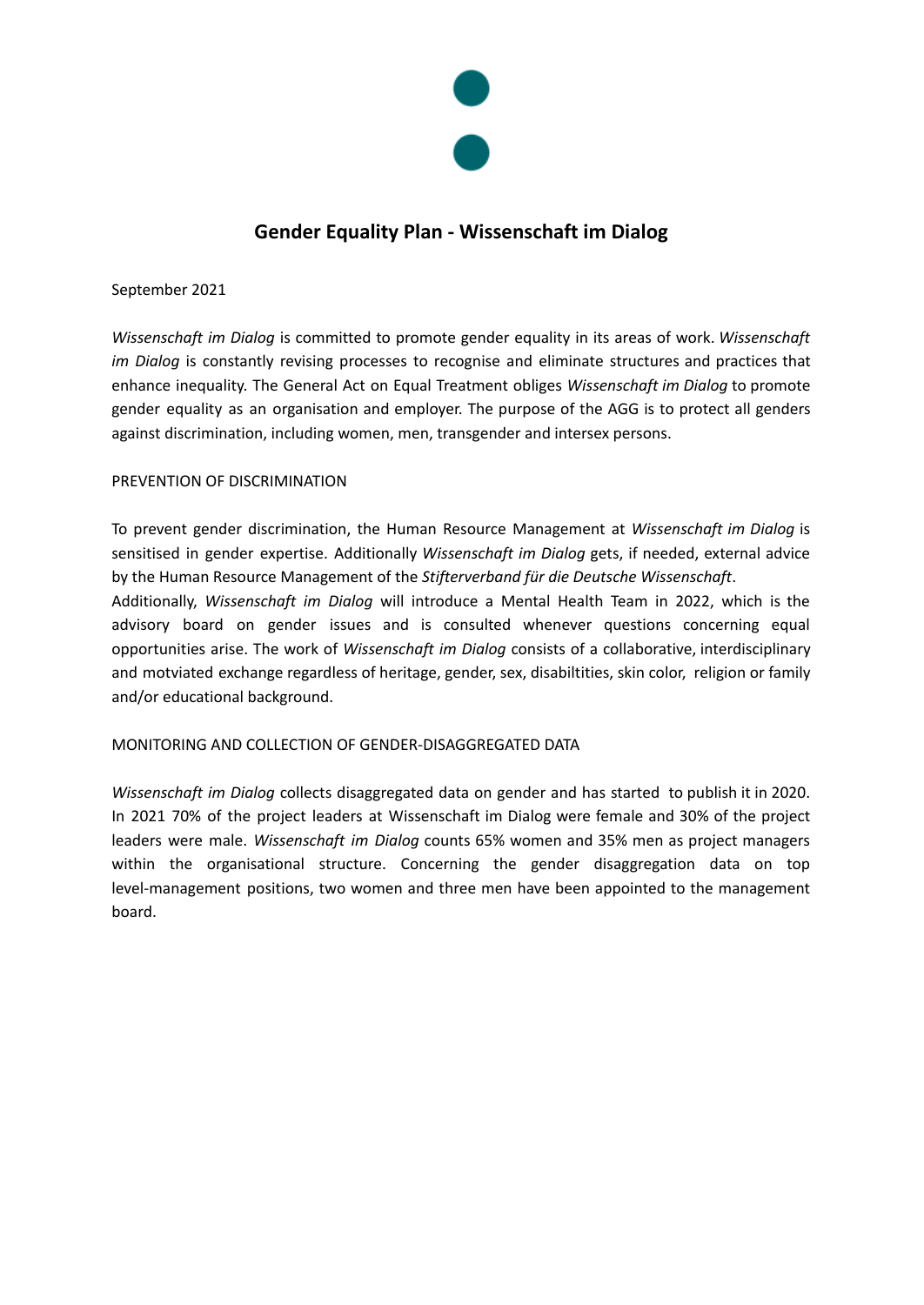

#### PROMOTION OF EQUALITY AND NON-DISCRIMINATION

## *Awareness raising/training on gender equality and unconscious gender biases for staff and decision-makers*

*Wissenschaft im Dialog* was a rather small organisation before Corona, with limited financial and personnel resources. Since 2021 *Wissenschaft im Dialog* is in a situation having the financial resources to enhance internal workshops. As of 2022 *Wissenschaft im Dialog* is planning to provide annually at least one internal workshop on gender equality to avoid unconscious gender biases for staff and decision makers.

#### CONCRETE MEASURES AND TARGETS

#### *Work-life balance and organisational culture*

Generally speaking, *Wissenschaft im Dialog* is organised democratically and every opinion is respected and taken into account. To make an equal environment possible, it is important to ensure a healthy work-life balance. Therefore, the management provides a system of completely flexible working hours. Moreover, every employee is allowed to work four days per week from home to ensure an optimal balance between private and working life. In case one's child is sick, employees can take fully paid five days off per year in order to take care of their sick child. Fully paid days off are not legally compulsory in germany.

#### *Gender balance in leadership and decision-making*

As mentioned above the management board shows an almost gender-balanced representation. In regards to the personnel gender structure, *Wissenschaft im Dialog* has more women in project lead positions than men (70%:30%). *Wissenschaft im Dialog* is constantly trying to provide a gender balance in leadership and therefore in decision-making.

#### *Gender equality in recruitment and career progression*

*Wissenschaft im Dialog* has elaborated a general guideline on recruitment and career progression that is compulsory for every project leader. According to the guideline on career progression, *Wissenschaft im Dialog* is aiming at balanced gender distribution on every organisational level. In recruitment processes invitations to job interviews should always be gender balanced and the recruiter should always try to get a gender balance in their project teams. In general, applications are very welcome from all genders, cultural backgrounds and physical limitations.